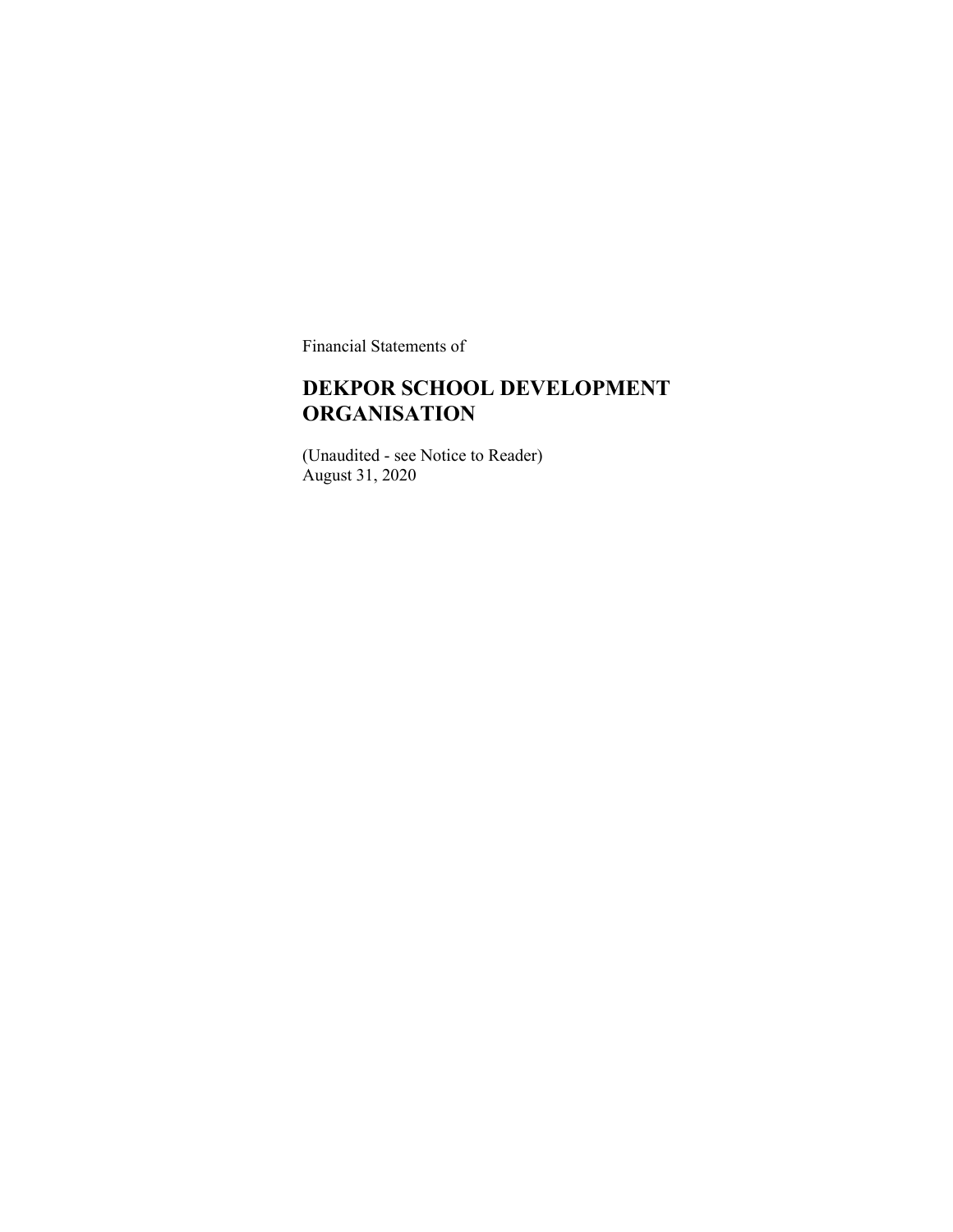Financial Statements

August 31, 2020

#### **Index to Financial Statements**

|                                              | Page           |
|----------------------------------------------|----------------|
| Notice to Reader                             |                |
| <b>Statement of Financial Position</b>       | 2              |
| <b>Statement of Operations</b>               | 3              |
| <b>Statement of Changes in Fund Balances</b> | $\overline{4}$ |
| Note to Financial Statements                 |                |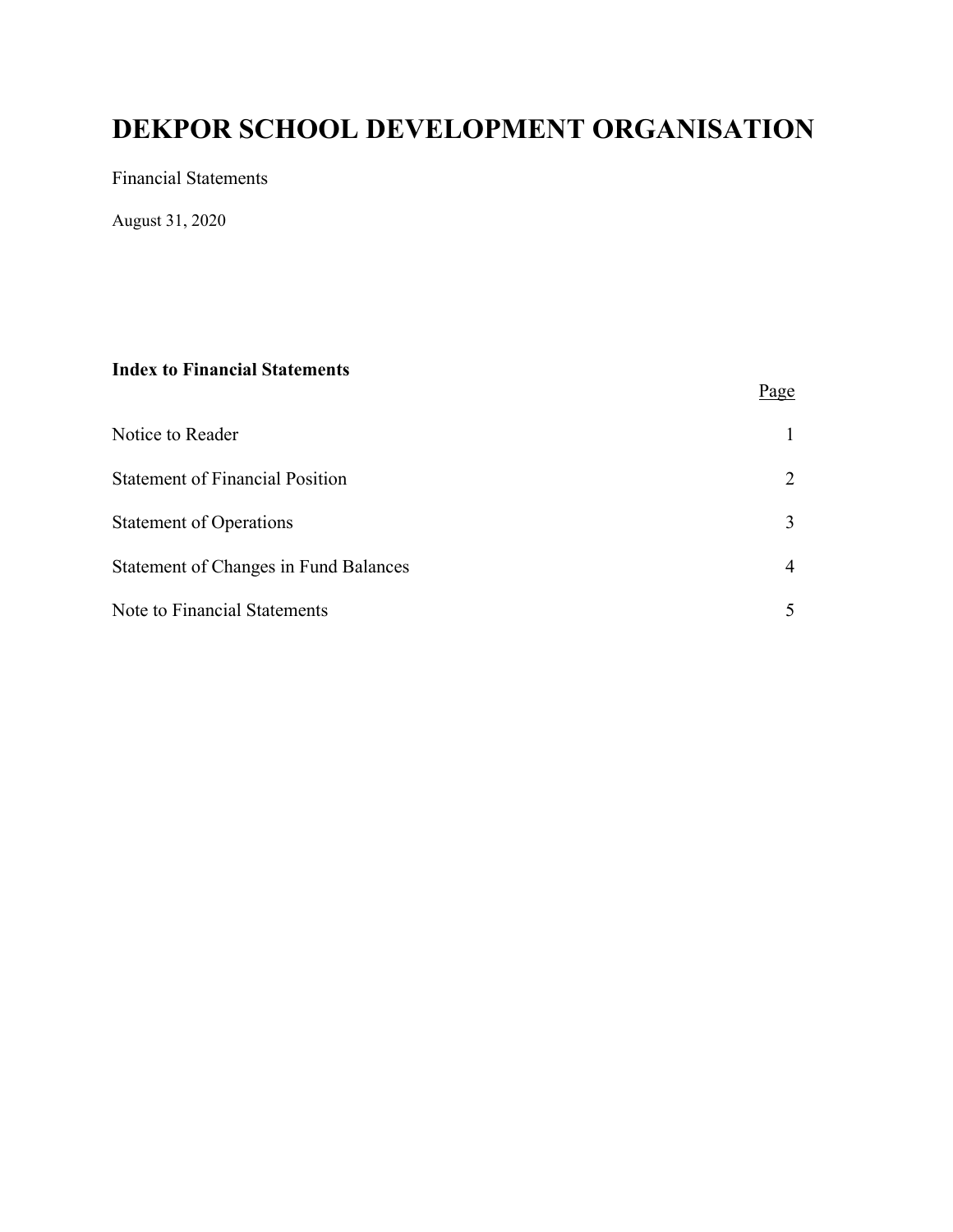

Scarrow Yurman & Co. **CPA Professional Corporation** 445 Apple Creek Blvd, Suite 223 Markham Ontario L3R 9X7 Tel: 905-475-5200 Fax: 905-475-6577 www.syccpa.com

#### **NOTICE TO READER**

On the basis of information provided by management, we have compiled the statement of financial position of Dekpor School Development Organisation as at August 31, 2020 and the statements of operations and changes in fund balances for the year then ended.

We have not performed an audit or a review engagement in respect of these financial statements and, accordingly, we express no assurance thereon.

Readers are cautioned that these statements may not be appropriate for their purposes.

# Scarrow Yurman & Co, CPA Professional Corporation

Authorized to practise public accounting by the Chartered Professional Accountants of Ontario

Markham, Ontario December 22, 2020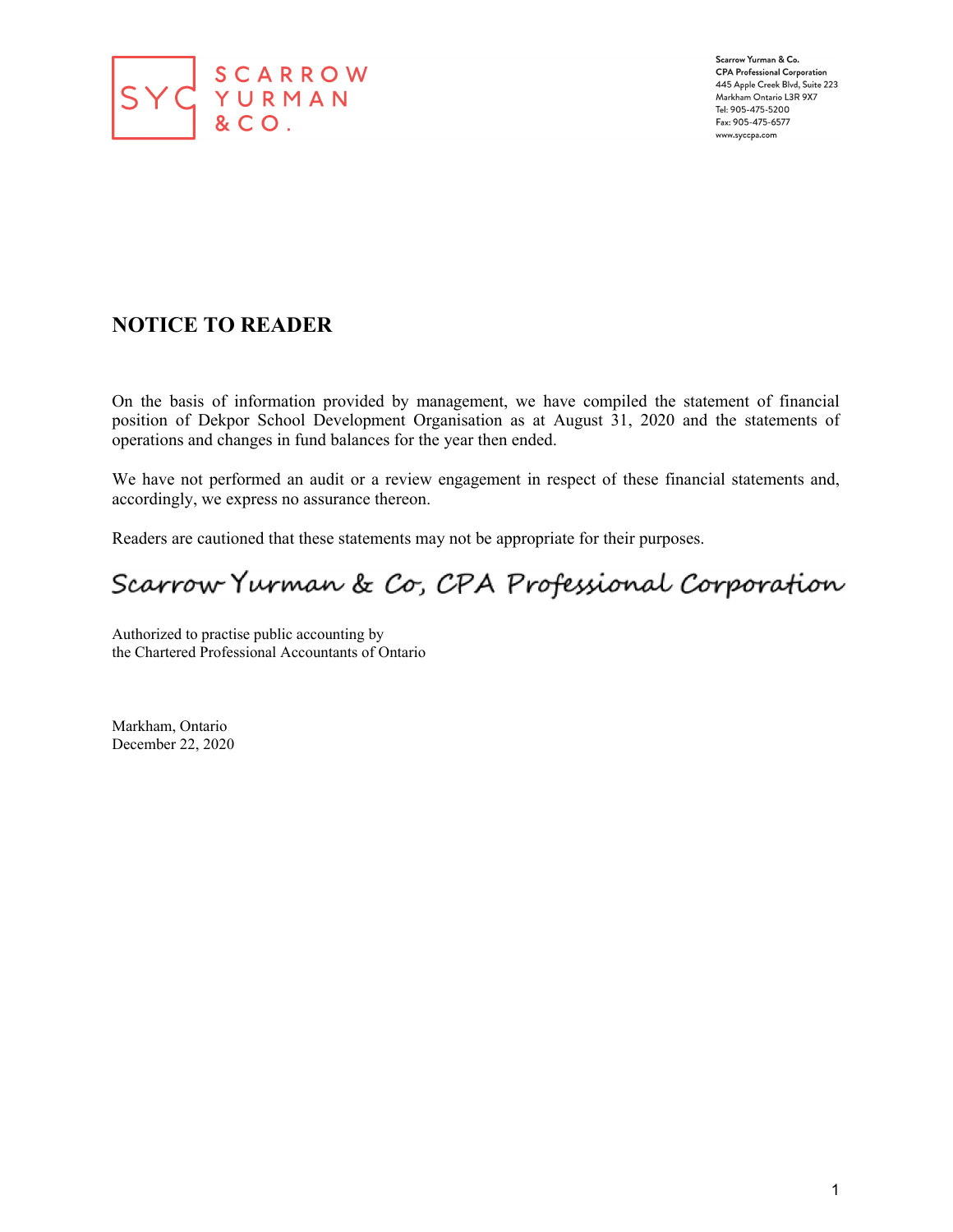Statement of Financial Position

| As at August 31, 2020              |                                       | (Unaudited – See Notice to Reader)       |                            |                            |
|------------------------------------|---------------------------------------|------------------------------------------|----------------------------|----------------------------|
|                                    | 2020<br><b>Building</b><br>Fund<br>\$ | 2020<br>Sponsorship<br><b>Fund</b><br>\$ | 2020<br><b>Total</b><br>\$ | 2019<br><b>Total</b><br>\$ |
| <b>ASSETS</b>                      |                                       |                                          |                            |                            |
| Cash                               | (9,066)                               | 243,874                                  | 234,808                    | 169,196                    |
| <b>Fixed Assets</b>                | 10,237                                | 10,237                                   | 20,474                     | 30,710                     |
|                                    | 1,171                                 | 254,111                                  | 255,282                    | 199,906                    |
|                                    |                                       |                                          |                            |                            |
| <b>FUND BALANCES</b><br>Restricted | 1,171                                 | 254,111                                  | 252,282                    | 199,906                    |
|                                    | 1,171                                 | 254,111                                  | 252,282                    | 199,906                    |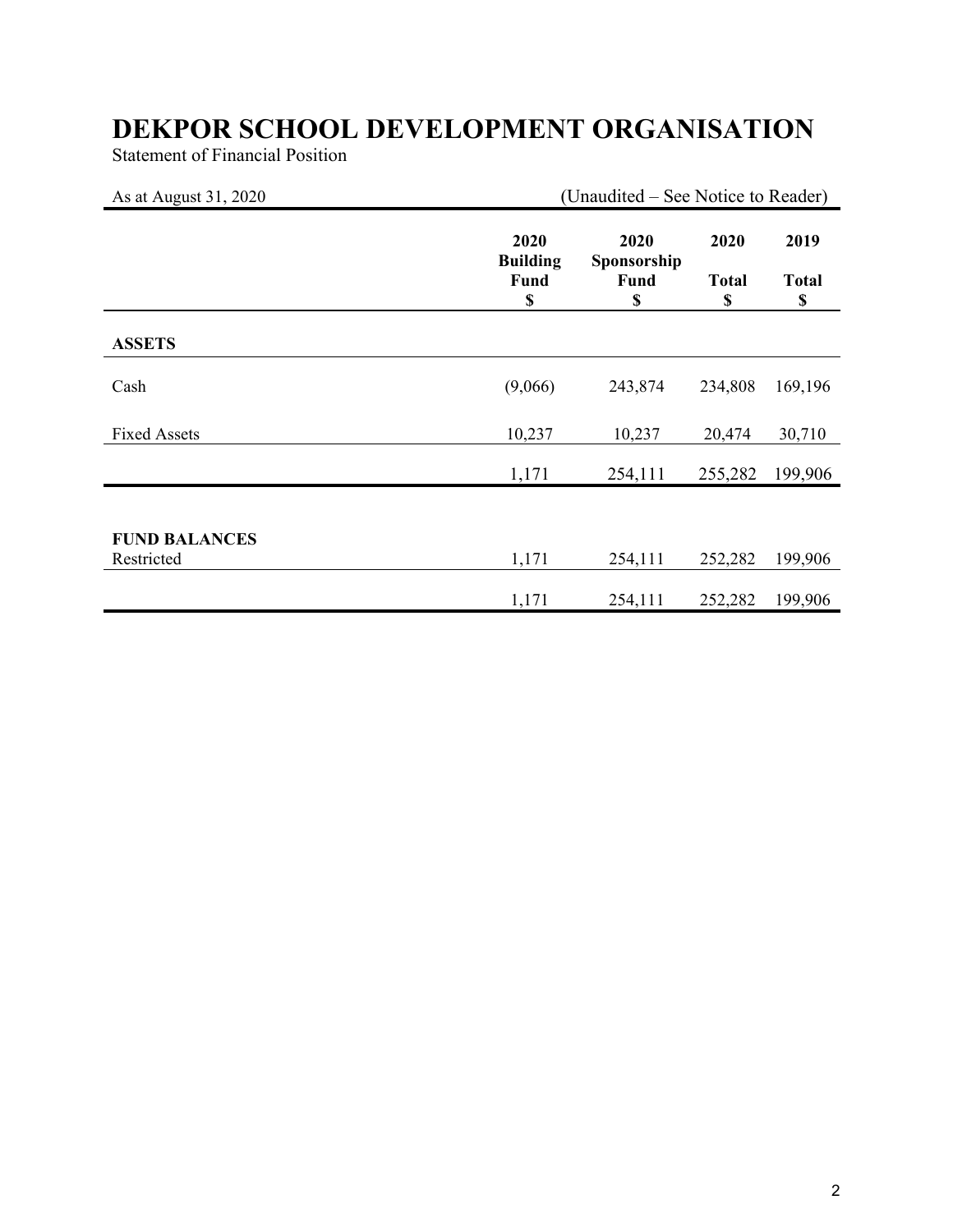Statement of Operations

| For the period ended August 31, 2020                                                                                                                                                                                         |                                                | (Unaudited – See Notice to Reader)                                     |                                                                                   |                                                                               |
|------------------------------------------------------------------------------------------------------------------------------------------------------------------------------------------------------------------------------|------------------------------------------------|------------------------------------------------------------------------|-----------------------------------------------------------------------------------|-------------------------------------------------------------------------------|
|                                                                                                                                                                                                                              | 2020<br><b>Building</b><br>Fund<br>$\mathbf S$ | 2020<br>Sponsorship<br>Fund<br>\$                                      | 2020<br><b>Total</b><br>\$                                                        | 2019<br><b>Total</b><br>\$                                                    |
| Revenue                                                                                                                                                                                                                      |                                                |                                                                        |                                                                                   |                                                                               |
| <b>Donation Revenues</b><br><b>Interest Income</b>                                                                                                                                                                           | 69,138                                         | 173,805<br>902                                                         | 242,943<br>902                                                                    | 188,123<br>774                                                                |
| <b>Expenses</b>                                                                                                                                                                                                              | 69,138                                         | 174,707                                                                | 243,845                                                                           | 188,897                                                                       |
| Amortization - Vehicle<br>Bank charges (recoveries)<br><b>Breakfast</b><br>Building construction and maintenance<br>Child sponsorship<br><b>Computer Expense</b><br>COVID-19 related expenses<br>Foreign Exchange<br>Medical | 5,118<br>92,129                                | 5,118<br>1,004<br>6,745<br>34,457<br>761<br>3,546<br>(2,524)<br>13,079 | 10,236<br>1,004<br>6,745<br>92,129<br>34,457<br>761<br>3,546<br>(2,524)<br>13,079 | 10,237<br>790<br>11,373<br>64,022<br>56,995<br>5,819<br>÷,<br>2,793<br>13,132 |
| Professional fees<br>General<br>Office<br>Shipping<br><b>School Supplies</b><br>Travel and Automotive<br>Tools/Repairs<br>Teacher salary                                                                                     | 860                                            | 860<br>1,041<br>124<br>6,836<br>1,663<br>7,872<br>6,747<br>3,033       | 1,720<br>1,041<br>124<br>6,836<br>1,663<br>7,872<br>6,747<br>3,033                | 1,754<br>2,226<br>341<br>5,034<br>5,547<br>1,633<br>2,175<br>5,967            |
|                                                                                                                                                                                                                              | 98,107                                         | 90,362                                                                 | 188,469                                                                           | 186,456                                                                       |
| Excess (deficiency) of revenues over expenses                                                                                                                                                                                | (28,969)                                       | 84,345                                                                 | 55,376                                                                            | 2,441                                                                         |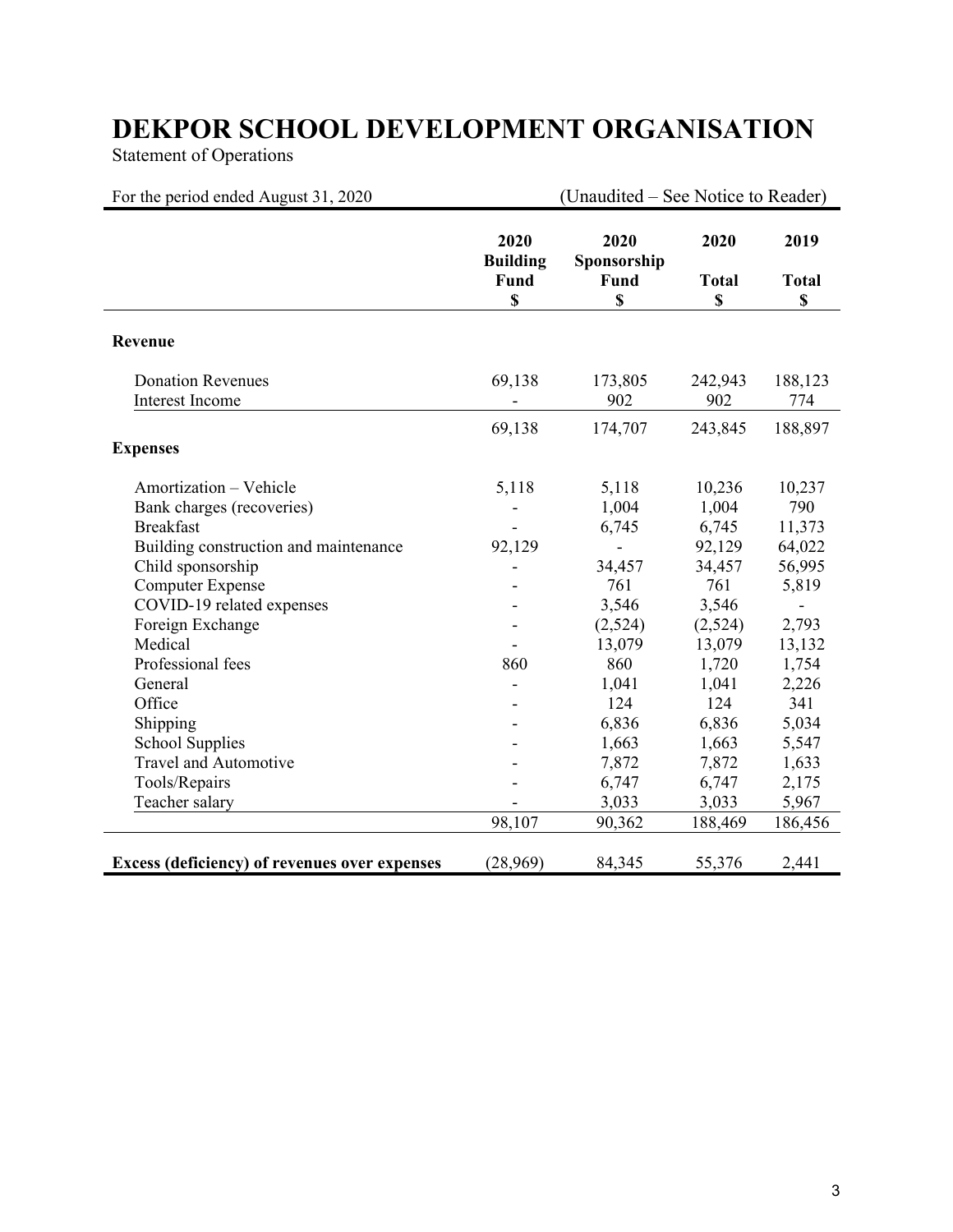Statement of Changes in Fund Balances

| For the period ended August 31, 2020 | (Unaudited – See Notice to Reader)    |                                   |                            |
|--------------------------------------|---------------------------------------|-----------------------------------|----------------------------|
|                                      | 2020<br><b>Building</b><br>Fund<br>\$ | 2020<br>Sponsorship<br>Fund<br>\$ | 2020<br><b>Total</b><br>\$ |
| Balance, beginning                   | 30,140                                | 169,766                           | 199,906                    |
| Excess of revenues over expenses     | (28,969)                              | 84,345                            | 55,376                     |
| Balance, ending                      | 1,171                                 | 254,111                           | 252,282                    |
|                                      | 2019<br><b>Building</b><br>Fund<br>\$ | 2019<br>Sponsorship<br>Fund<br>\$ | 2019<br><b>Total</b><br>\$ |
| Balance, beginning                   | 45,720                                | 151,745                           | 197,465                    |
| Excess of revenues over expenses     | (15,580)                              | 18,021                            | 2,441                      |
| Balance, ending                      | 30,140                                | 169,766                           | 199,906                    |